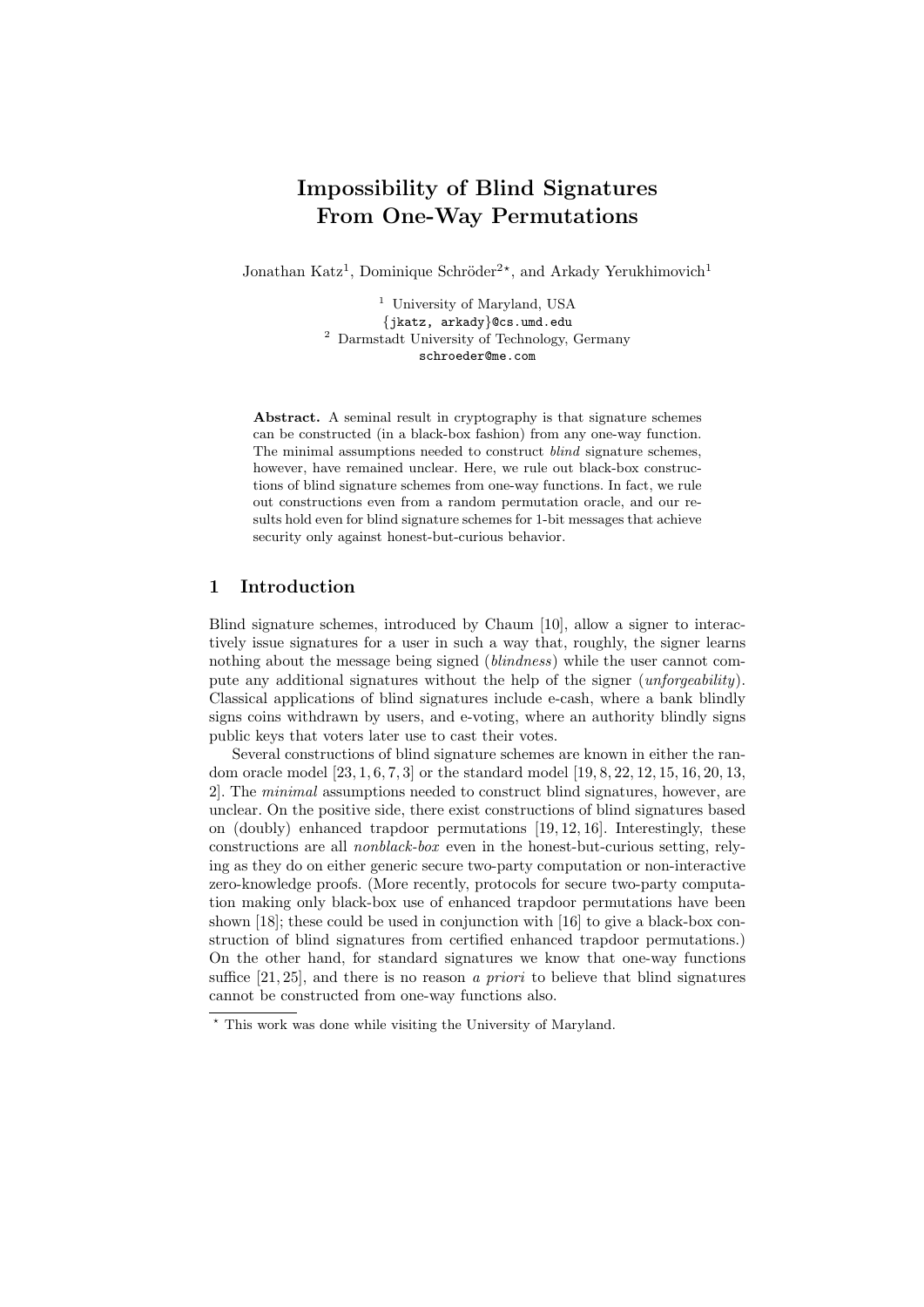Previous work of Camenisch, Neven, and Shelat [9] (see also [13]) shows that any unique blind signature scheme implies oblivious transfer. Combined with known results showing that oblivious transfer cannot be constructed in a black-box fashion from one-way permutations, this at first may appear to rule out black-box constructions of blind signatures from one-way permutations. The uniqueness requirement, however, is quite strong: Fiore and Schröder show that unique signatures (even without the blindness requirement) cannot be constructed in a black-box fashion even from trapdoor permutations [11]. More importantly, uniqueness is not a standard desideratum for blind signatures and the result of Camenisch et al. implies nothing for blind signatures without the uniqueness property. In another line of work, Fischlin and Schröder [14] show that three-round blind signature schemes with signature-derivation checks cannot be constructed in a black-box way from any non-interactive problem. Their result, however, says nothing about protocols with more rounds, or for schemes that do not have signature-derivation checks. We refer to the reader to [26] for a comprehensive survey of the above results.

As our main result, we show:

## Theorem 1 (Main theorem). There is no black-box construction of blind signature schemes from one-way functions.

Our result imposes no restrictions on the blind signature scheme, and applies even to schemes with imperfect completeness. Our result is actually more general than the above theorem indicates; it also applies to constructions based on oneway permutations or random oracles, and even rules out constructions of blind signature schemes for 1-bit messages that achieve security only against honestbut-curious behavior.

The proof of our impossibility result requires a careful combination of prior techniques in the area of black-box separations. At a high level, our basic framework is similar to the one used by Barak and Mahmoody-Ghidary in studying black-box constructions of (standard) signature schemes from one-way functions [4]. Our setting introduces several additional difficulties, however, not least of which is that we must deal with the case of interactive protocols. Also, Barak and Mahmoody-Ghidary prove limits on the efficiency of constructions, whereas we are interested in proving impossibility. To deal with these complications, we also rely on techniques used in analyzing constructions of key-agreement protocols from one-way functions [17, 5]. A more detailed overview of our proof is given in Section 2.

Black-box separations. In cryptography, constructions are usually proven secure by reduction to the security of some "low-level" primitive. Most known constructions are black-box, in that they treat the underlying primitive as an oracle and do not use any internal structure of the primitive; see [24] for extensive discussion and formal definitions. Impagliazzo and Rudich [17] initiated work showing impossibility of black-box constructions; in their paper they showed impossibility of constructing key-exchange protocols in a black-box manner from one-way functions. It is important to bear in mind that several nonblack-box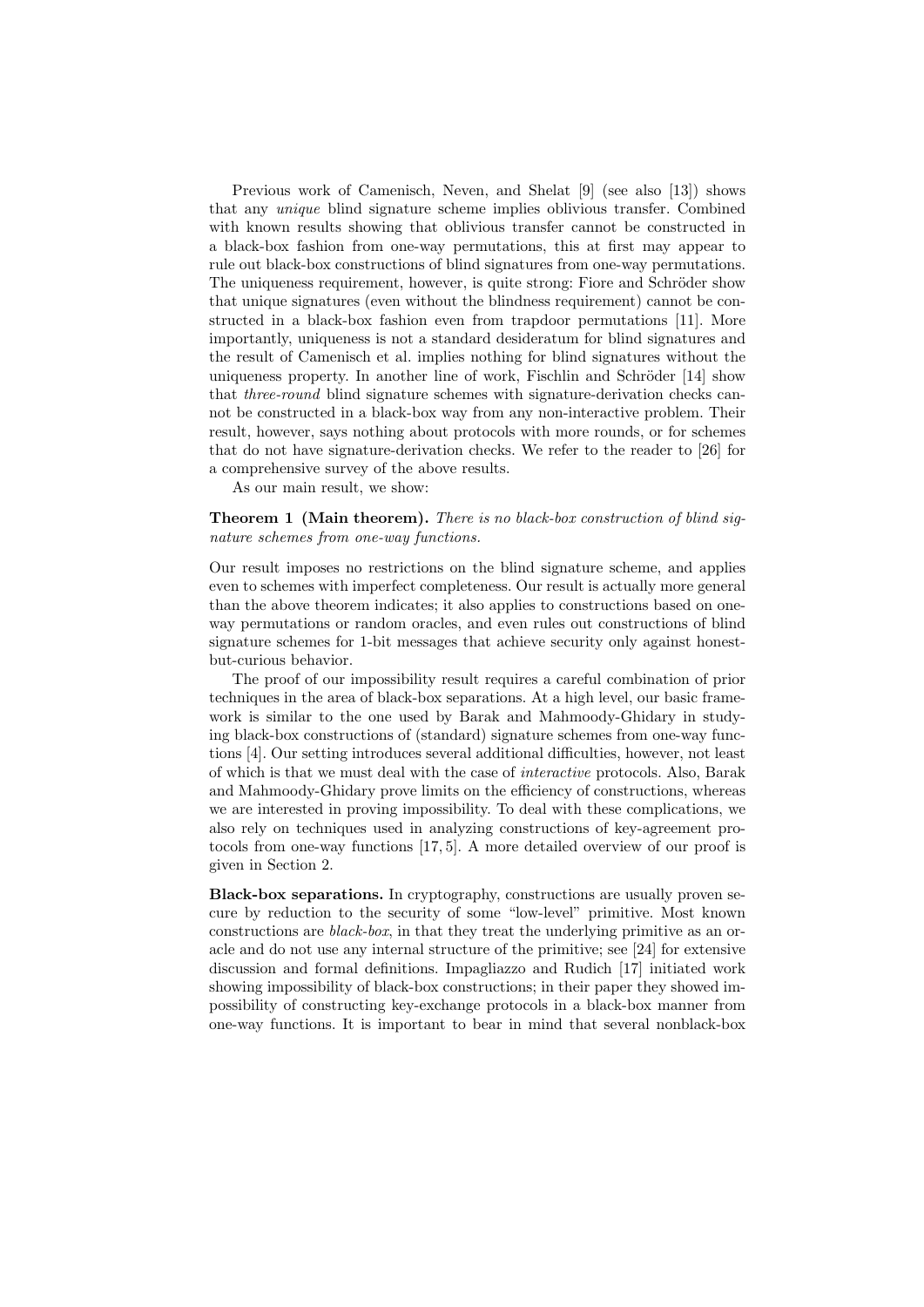constructions are known; nevertheless, black-box impossibility are useful insofar as they rule out a particular approach to a problem. Nonblack-box constructions also tend to be orders of magnitude less efficient than black-box constructions.

Organization. We provide on overview of our proof in Section 2. In Section 3 we present definitions of blind signatures, and we prove our main result in Section 4. In Section 5 we discuss extensions of our result to handle schemes with imperfect completeness, and to rule out constructions from one-way permutations.

## 2 Overview of Our Techniques

We consider interactive signature-issue protocols between a *signer* and a user. The input of the signer is a private key  $sk$ , and the user's input is a public key  $pk$  and a message  $m$ ; at the end of this protocol the user outputs a signature  $\sigma$  on the message m. The algorithms run by both the signer and the user are given black-box access to a one-way function (OWF); we allow the parties to be computationally unbounded, but require that they only query the one-way function a polynomial number of times. For our impossibility result, we assume that both parties follow the protocol and are just honest-but-curious (i.e., semihonest). This assumption only strengthens our result.

In the setting of blind signatures, security demands that:

- Unforgeability The user should not be able to output two valid signatures after interacting with the signer once. (More generally, the user should be unable to output  $k+1$  valid signatures on distinct messages after interacting with the signer  $k$  times.)
- Blindness If the user executes the signature-issue protocol twice, once using a message  $m_0$  and once using a message  $m_1$ , then the signer should be unable to tell in which order these executions were run. This should hold even if the signer is given both of the resulting signatures.

We show that if we wish to satisfy both conditions above then OWFs are not sufficient. To illustrate the main idea why this is true, consider the setting where both the user and signer are given access to a random oracle. Let Q denote the oracle queries made by the signer in generating its public and private keys. Now consider two protocol executions in which the user first obtains a signature on the message  $m_0$  and then obtains a signature on the message  $m_1$ . Correctness intuitively requires that in each interaction the user learns sufficiently many of the queries in  $Q$  in order to be abe to derive a valid signature. Unforgeability requires that the user does not learn "too many" of the queries in  $Q$  in each interaction; in particular, the user should not learn enough queries in the first interaction to derive a valid signature on  $m_1$ . Finally, blindness implies that, from the point of view of the signer, the queries the user learns in the first interaction should be distributed identically to the queries the user learns in the second interaction. We show that all these requirements are in conflict.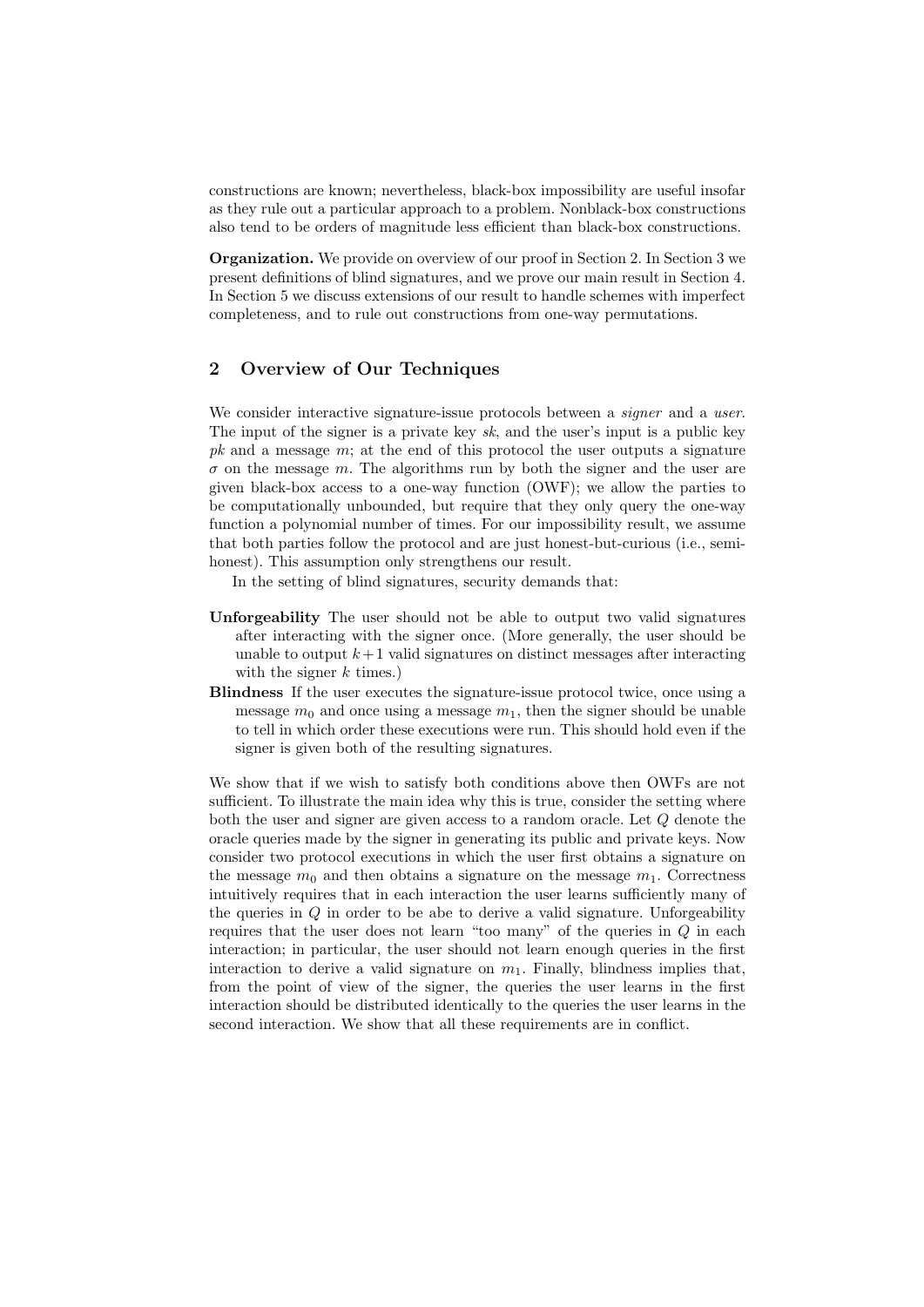More formally, we rely on results of  $[17, 5]$  showing that for any two-party protocol there is an algorithm Find that takes as input a transcript of an execution of the protocol and outputs, with high probability, a set that contains every oracle query that was asked by both parties ("intersection queries"). Noting that the signer can run this algorithm, the blindness requirement thus implies that the set obtained by running Find on the signature-issue protocol for  $m_0$  must contain a set of intersection queries that are sufficient to derive a signature on the message  $m_1$ . (Else the signer knows that the first execution could not possibly have been for  $m_1$ .) We use this to construct a forger, which is a more efficient version of the one given in [4]. Our forger runs a single protocol execution honestly to obtain a signature on  $m_0$ , and then runs Find to learn all the intersection queries. By what we have just said, this set will contain enough information to allow the forger to also compute a valid signature on  $m_1$ .

From a technical point of view, our proof technique can be viewed as following the general framework proposed by Barak and Mahmoody-Ghidary [4], who show a forger for any (standard) signature scheme constructed from one-way functions in a black-box fashion. Our work differs from theirs in the following respects:

- The obvious difference is that we consider an interactive signing protocol, whereas in [4] the signing algorithm was non-interactive. Moreover, Barak and Mahmoody-Ghidary assume that signing is deterministic. This assumption is without loss of generality for standard signatures, but is more subtle in the case of blind signatures.
- While we use the same "usefulness" property as in [4], our proof that usefulness holds is very different from the analogous proof in their work: they assume a large message and argue that usefulness occurs for some pair of messages with high probability, whereas in our case we rely on blindness and show (roughly) that usefulness holds for any two messages with all but negligible probability. This allows us to simplify the attack and obtain a forger that makes only polynomially many oracle queries regardless of how many oracle queries the construction uses. (In the work of Barak and Mahmoody-Ghidary the number of queries made by the forger depends exponentially on the number of queries made by the construction.)

#### 3 Definitions

## 3.1 Blind Signatures

The notation  $A^{\mathcal{O}}(x)$  refers to an algorithm A that on input x gets black-box access to an oracle  $\mathcal{O}$ . By  $(a, b) \leftarrow \langle \mathcal{X}(x), \mathcal{Y}(y) \rangle$  we denote interactive execution of algorithms  $X$  and  $Y$ , where  $x$  (resp.,  $y$ ) is the private input of  $X$  (resp.,  $Y$ ), and  $a$ (resp., b) is the private output of X (resp., Y). We write  $\mathcal{Y}^{(\mathcal{X}(x),\cdot)}(y)$  if Y can invoke a *single* execution of the protocol with X. Accordingly,  $\mathcal{X}^{\langle \cdot, \mathcal{Y}(y_0) \rangle, \langle \cdot, \mathcal{Y}(y_1) \rangle}(x)$ denotes that X can invoke one execution each with  $\mathcal{Y}(y_0)$  and  $\mathcal{Y}(y_1)$ .

We define blind signatures for 1-bit messages; since we are proving impossibility, this only makes our results stronger.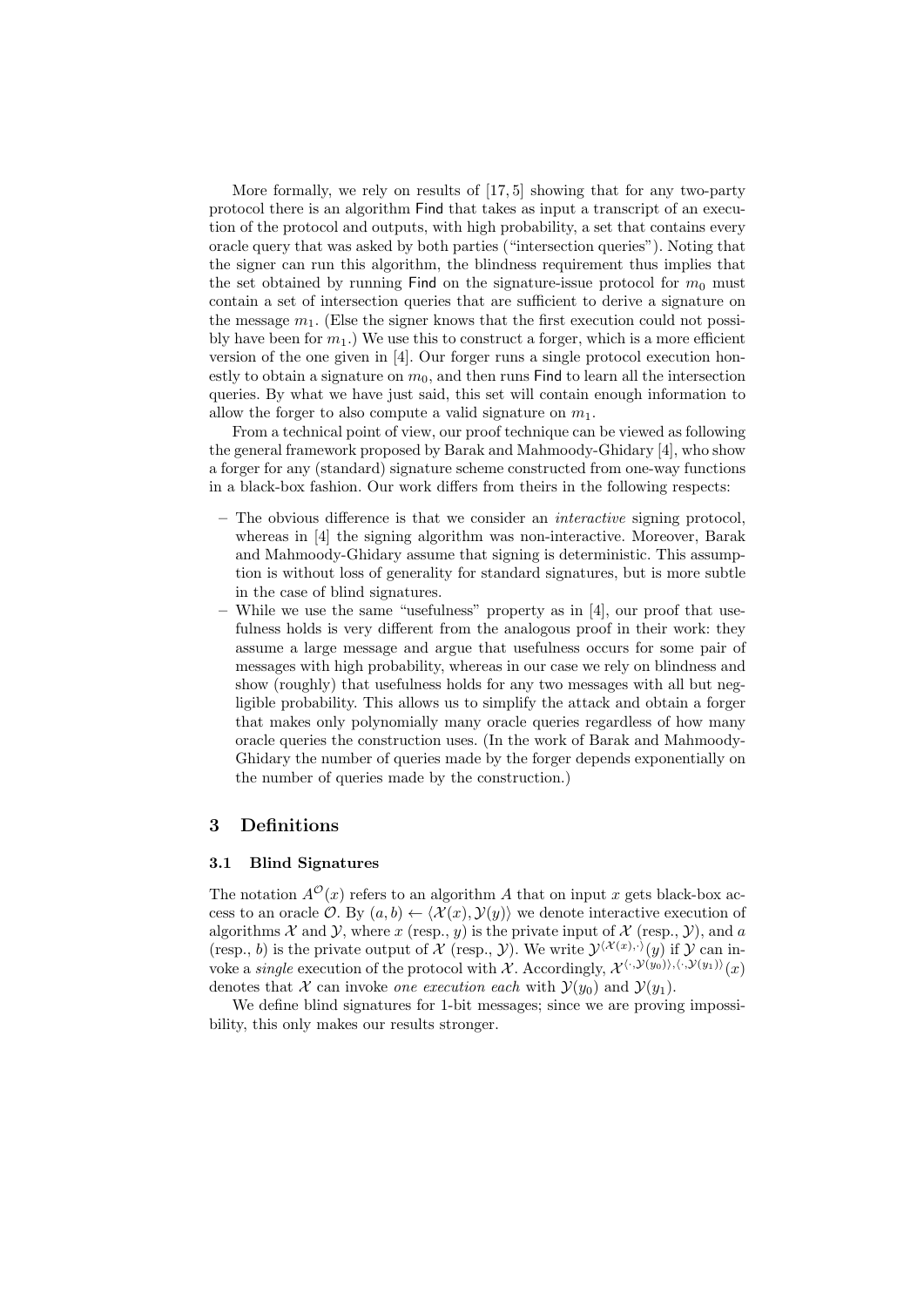Definition 1 (Oracle blind signature scheme). An oracle blind signature scheme is a tuple of polynomial-time algorithms  $BS = (Gen^{(.)}, S^{(.)}, U^{(.)}, Vrfy^{(.)}),$ where for any  $\lambda \in \mathbb{N}$  and any oracle  $\mathcal{O}: \{0,1\}^{\lambda} \to \{0,1\}^{\lambda}$  we have:

- $-$  Gen $\mathcal{O}(1^{\lambda})$  generates a key pair (sk, pk).
- The joint execution of  $S^{\mathcal{O}}(\mathit{sk})$  and  $\mathcal{U}^{\mathcal{O}}(\mathit{pk}, m)$ , where  $m \in \{0, 1\}$ , generates an output  $\sigma$  for the user and no output for the signer. We write this as  $(\bot, \sigma) \leftarrow \langle \mathcal{S}^{\mathcal{O}}(sk), \mathcal{U}^{\mathcal{O}}(pk, m) \rangle.$
- Algorithm  $\mathsf{Vrfy}^{\mathcal{O}}(pk, m, \sigma)$  outputs a bit b.

We assume<sup>1</sup> perfect completeness: i.e., for any  $\lambda \in \mathbb{N}$  and  $\mathcal{O}: \{0,1\}^{\lambda} \to \{0,1\}^{\lambda}$ , any  $(sk, pk) \leftarrow Gen^{\mathcal{O}}(1^{\lambda})$ , any  $m \in \{0, 1\}$ , and any signature  $\sigma$  output by  $\mathcal{U}^{\mathcal{O}}$  in the joint execution of  $S^{\mathcal{O}}(sk)$  and  $\mathcal{U}^{\mathcal{O}}(pk,m)$ , it holds that  $\mathsf{Vrfy}^{\mathcal{O}}(pk,m,\sigma)=1$ .

## 3.2 Security of Blind Signatures

Blind signatures must satisfy two properties: unforgeability and blindness. For unforgeability we require that a user who runs a single execution of the signatureissuing protocol should be unable to forge a valid signature on two messages. For blindness we require that in two executions of the protocol, in which the user obtains signatures on both possible messages, the signer should be unable to determine which message was signed in which execution. In both cases, we assume semi-honest behavior. Our definitions of security are weaker than those usually considered; since we show impossibility, this only strengthens our results.

In the definitions that follow we consider an execution of an oracle blind signature scheme  $BS$  relative to a random oracle  $O$ . Since a random oracle is one-way with overwhelming probability, any construction of blind signatures from one-way functions must give an oracle blind signature scheme satisfying these definitions. We remark that our definitions consider unbounded adversaries who make polynomially many queries to  $\mathcal{O}$ ; however, we could have stated our definitions in terms of polynomial-time adversaries given access to an NP oracle.

**Definition 2 (Unforgeability).** Oracle blind signature scheme  $BS = (Gen,$  $S, U, V$ rfy) is unforgeable if for any semi-honest algorithm  $U^*$  that makes at most poly( $\lambda$ ) queries to  $\mathcal{O}$ , the probability that experiment  $\mathsf{Forge}_{\mathcal{U}^*}^{\mathsf{BS}}(\lambda)$  evaluates to 1 is negligible (in  $\lambda$ ), where

 $Experiment$  Forge $^{\sf BS}_{\mathcal U^*}(\lambda)$  :

Oracle  $\mathcal{O}: \{0,1\}^{\lambda} \to \{0,1\}^{\lambda}$  is chosen at random  $(sk, pk) \leftarrow$  Gen<sup> $\mathcal{O}(1^{\lambda})$ </sup>  $(\sigma_0, \sigma_1) \leftarrow \mathcal{U}^{*(\mathcal{S}(sk), \cdot), \mathcal{O}}(pk)$  (where  $\mathcal{U}^*$  runs an honest execution of  $\mathcal{U}(pk, 0)$  with S and then outputs signatures of its choice) Return 1 iff  $\mathsf{Vrfy}^{\mathcal{O}}(pk, 0, \sigma_0) = 1$  and  $\mathsf{Vrfy}^{\mathcal{O}}(pk, 1, \sigma_1) = 1$ .

 $1$  We relax this requirement in Section 5.1.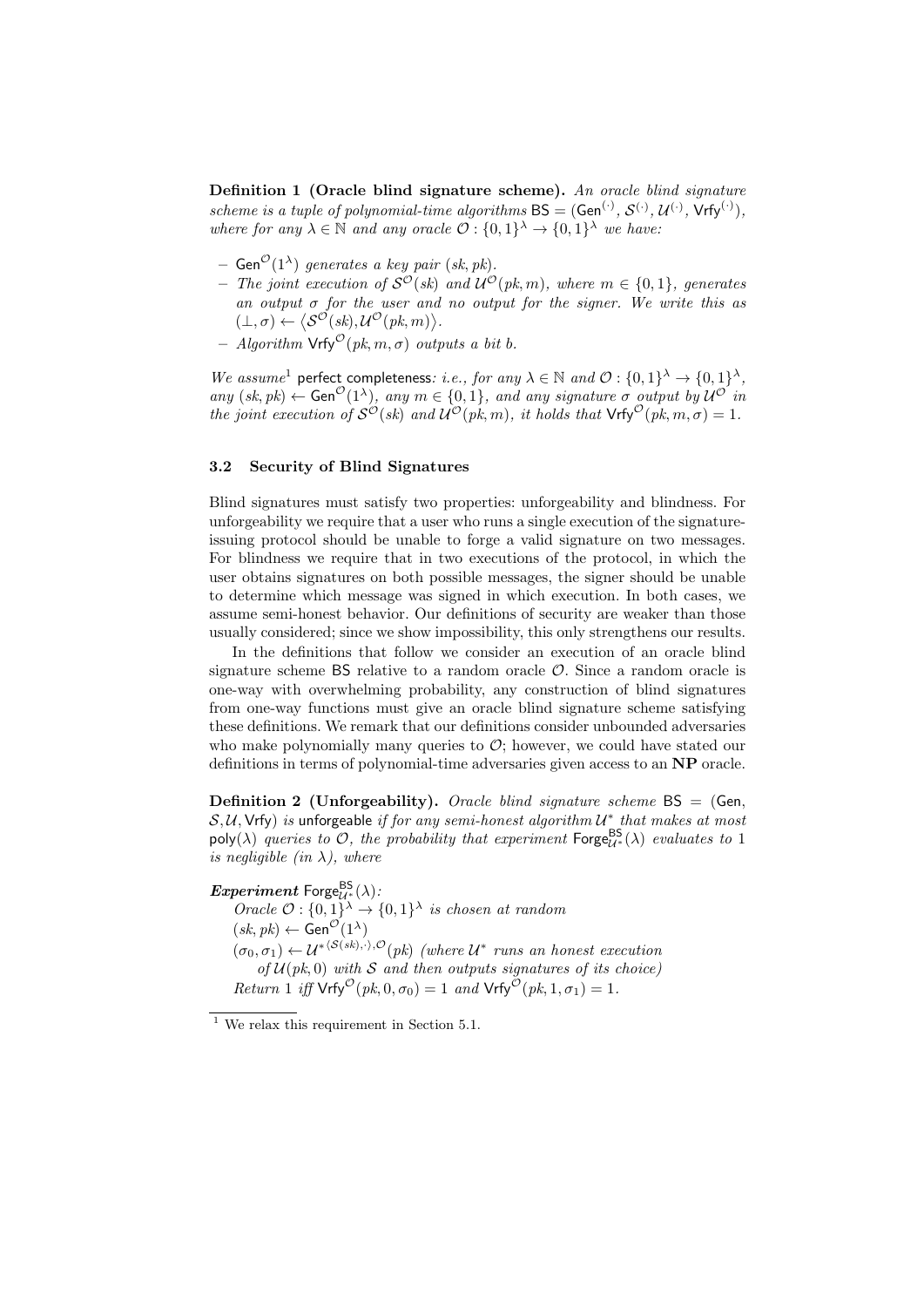**Definition 3 (Blindness).** Oracle blind signature scheme  $BS = (Gen, S, U, I)$ Vrfy) satisfies blindness if for any semi-honest algorithm  $S^*$  that makes at most poly( $\lambda$ ) queries to  $\mathcal{O}$ , the probability that experiment Unblind $S^*(\lambda)$  evaluates to 1 is negligibly close to 1/2, where

 $Experiment$  Unblind $^{BS}_{\mathcal{S}^*}(\lambda)$ Oracle  $\mathcal{O}: \{0,1\}^{\lambda} \to \{0,1\}^{\lambda}$  is chosen at random  $r \leftarrow \{0,1\}^{\lambda}; b \leftarrow \{0,1\}$  $(sk, pk) \leftarrow$  Gen<sup> $\mathcal{O}(1^{\lambda}; r)$ </sup>  $\mathsf{st} \leftarrow \mathcal{S}^{*(\cdot,\mathcal{U}(pk,b)),\langle\cdot,\mathcal{U}(pk,\bar{b})\rangle,\mathcal{O}}(sk,pk,r)$  (where  $\mathcal{S}^{*}$  runs an honest execution of the protocol with each instance of  $U$ ) Let  $\sigma_b$ ,  $\sigma_{1-b}$  denote the local outputs of each instance of U  $b' \leftarrow \mathcal{S}^{*\mathcal{O}}(\textit{st}, \sigma_0, \sigma_1)$ Return 1 iff  $b = b'$ .

Throughout this work we make the simplifying assumption that the signing algorithm  $S$  is deterministic. This is without loss of generality when we consider the above definitions of security, as a blind signature scheme with randomized signer  $S$  can always be converted to a scheme with deterministic signer  $S'$  by (1) including a key for a pairwise-independent hash function as part of the signer's private key; (2) having the user send a random nonce as its first message in the signing protocol; and then  $(3)$  having  $\mathcal{S}'$  apply the hash function to the user's first message to generate random coins that it then uses to run  $S$ .

## 4 Attacking Black-Box Constructions of Blind Signatures

In this section we show that there is no black-box construction of blind signatures from one-way functions. To this end, we show that any oracle blind signature scheme  $BS^{(\cdot)}$  fails to satisfy either blindness or unforgeability when instantiated with a random oracle  $\mathcal{O}: \{0,1\}^{\lambda} \to \{0,1\}^{\lambda}$ .

#### 4.1 Preliminaries

We begin by reviewing a lemma from previous work [17, 5] that we utilize in our proof. Informally, it states that for any two-party protocol  $\Pi$  where each party has access to a random oracle there exists an algorithm that, upon observing the transcript of an interaction, finds with high probability all the intersection queries (queries to the oracle that have been asked by both parties).

**Lemma 1** ([5]). Let  $\Pi$  be a two-party (randomized) protocol where each party asks at most q queries to an oracle. Then for every  $\delta \in (0,1)$ , there is an algorithm Find<sub>δ</sub> that makes  $\mathcal{O}((q/\delta)^2)$  oracle queries, such that when Find<sub>δ</sub> is given the transcript of an execution of the protocol between the parties in the presence of a random oracle, the queries made by  $\text{Find}_{\delta}$  contain all the intersection queries of the two parties with probability at least  $1 - \delta$ . (The probability is taken over the coins of  $\text{Find}_{\delta}$  and the parties, as well as choice of the random oracle.)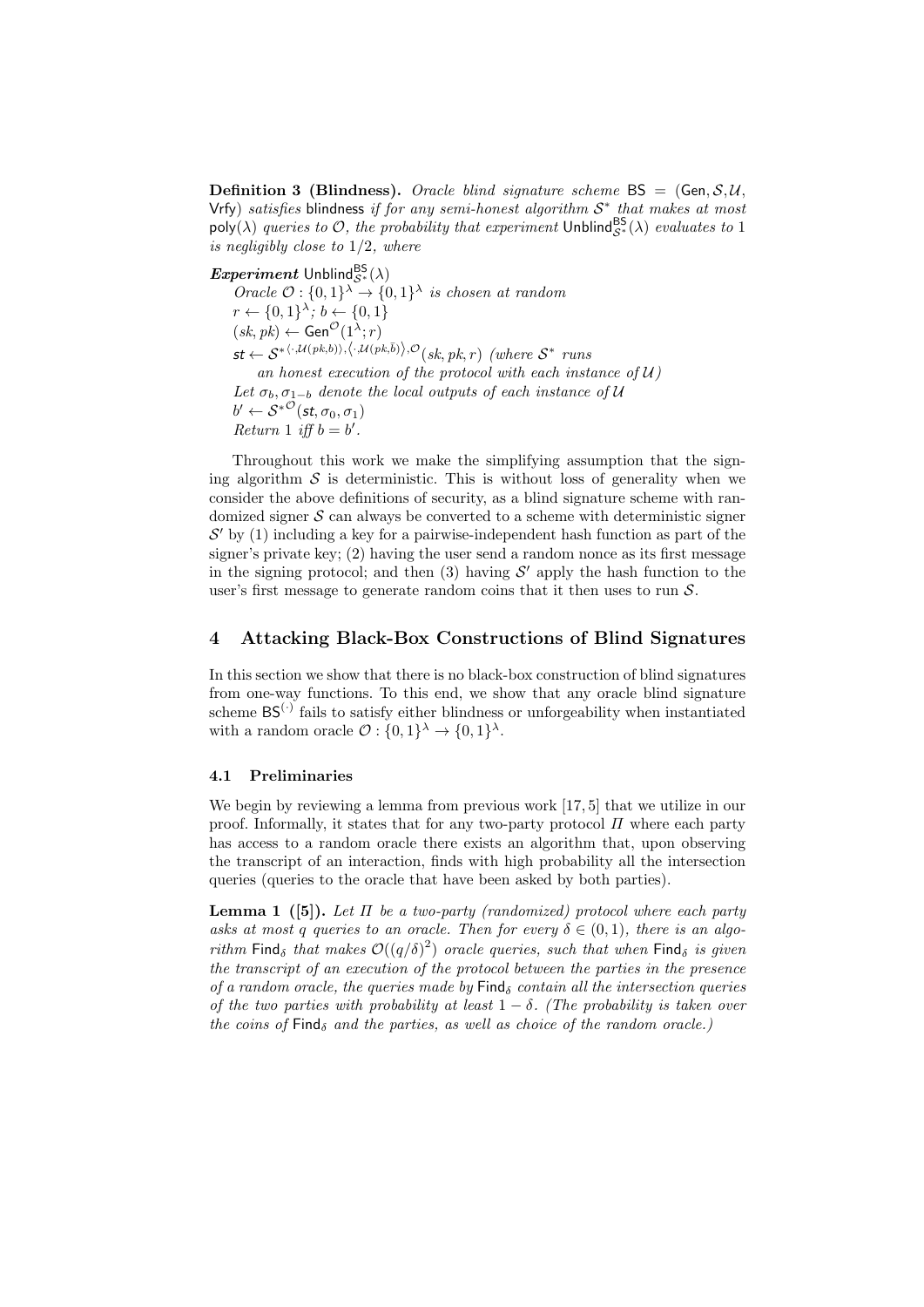We apply this in our setting in the following way. Corresponding to any oracle blind signature scheme  $BS^{(\cdot)}$ , define the following two-party protocol  $\Pi$  between a signer  $S$  and a user  $U$ :

- 1. S runs  $(sk, pk) \leftarrow$  Gen<sup> $\mathcal{O}(1^{\lambda})$ </sup> and sends pk to U.
- 2.  $U$  and  $S$  then run the signature-issuing protocol on the message 1, at the end of which  $\mathcal U$  obtains a signature  $\sigma_1$ .
- 3. U runs  $Vrfy^{\mathcal{O}}(pk, 1, \sigma_1)$ .

For the remainder of Section 4, fix some  $\delta$  and define Find<sub> $\delta$ </sub> (as per Lemma 1) relative to the above protocol  $\Pi$ . Say the above protocol is run in the presence of a random oracle  $\mathcal{O}$ . If we let  $Q(\mathcal{S}_{\Pi})$  and  $Q(\mathcal{U}_{\Pi})$  denote the  $\mathcal{O}$ -queries made by each party during an execution of the above protocol that resulted in transcript trans, then Lemma 1 guarantees that, with high probability,

 $Q(\mathcal{S}_\varPi) \cap Q(\mathcal{U}_\varPi) \subseteq \mathsf{Find}^\mathcal{O}_\delta(\mathsf{trans}).$ 

## 4.2 From Blindness to Usefulness

In this section we study the question of what blindness implies with regard to the set of queries  $\mathcal I$  output by the Find algorithm. The main observation is that due to blindness the set  $\mathcal I$  (that contains all intersection queries with high probability) must be somehow "independent" of the actual message being signed. Recall that in the blindness game the semi-honest signer interacts with two honest user instances in a random order. The task for the attacker is to guess which instance used which message. Now, consider two protocol executions and suppose that the set of intersection queries depended on the message being used. Then just by looking at those queries it would be possible to determine the order of the messages.

To formalize this intuition, we first define some notation. Consider an execution of the blindness experiment. We write  $Q(\mathsf{Gen})$  to represent the set of  $\mathcal{O}$ queries made during key generation. In the interaction between S and  $\mathcal{U}(pk, 0)$ , let  $Q(S_0)$  denote the O-queries made by S; let trans<sub>0</sub> denote the resulting transcript; let  $\sigma_0$  be the signature that U outputs; and let  $Q(\nVrfy_0)$  be the set of  $\mathcal{O}$ queries made by the verification algorithm  $\mathsf{Vrfy}^{\mathcal{O}}(pk, 0, \sigma_0)$ . Define  $Q(\mathcal{S}_1)$ , trans<sub>1</sub>, and  $Q(\text{Vrfy}_1)$  analogously for the interaction between S and  $\mathcal{U}(pk, 1)$ . (Note that by perfect completeness and the assumption of semi-honest behavior by  $S$ , both user instances always obtain a valid signature on their message.)

Consider a (semi-honest) signer  $S^*$  in the blindness game. Say the adversary runs Find using trans<sub>1</sub>. It follows from Lemma 1 and the definition of  $\Pi$  in the previous section that, with high probability,

$$
Q(\mathsf{Vrfy}_1) \cap (Q(\mathsf{Gen}) \cup Q(\mathcal{S}_1)) \subseteq \mathsf{Find}(\mathsf{trans}_1). \tag{1}
$$

 $S^*$  can check whether Equation (1) holds by computing  $Vrfy^{\mathcal{O}}(pk, 1, \sigma_1)$  itself. But then blindness implies that Equation (1) must hold with high probability even when Find is run on the "wrong" interaction; i.e.,

$$
Q(\mathsf{Vrfy}_1) \cap (Q(\mathsf{Gen}) \cup Q(\mathcal{S}_0)) \subseteq \mathsf{Find}(\mathsf{trans}_0).
$$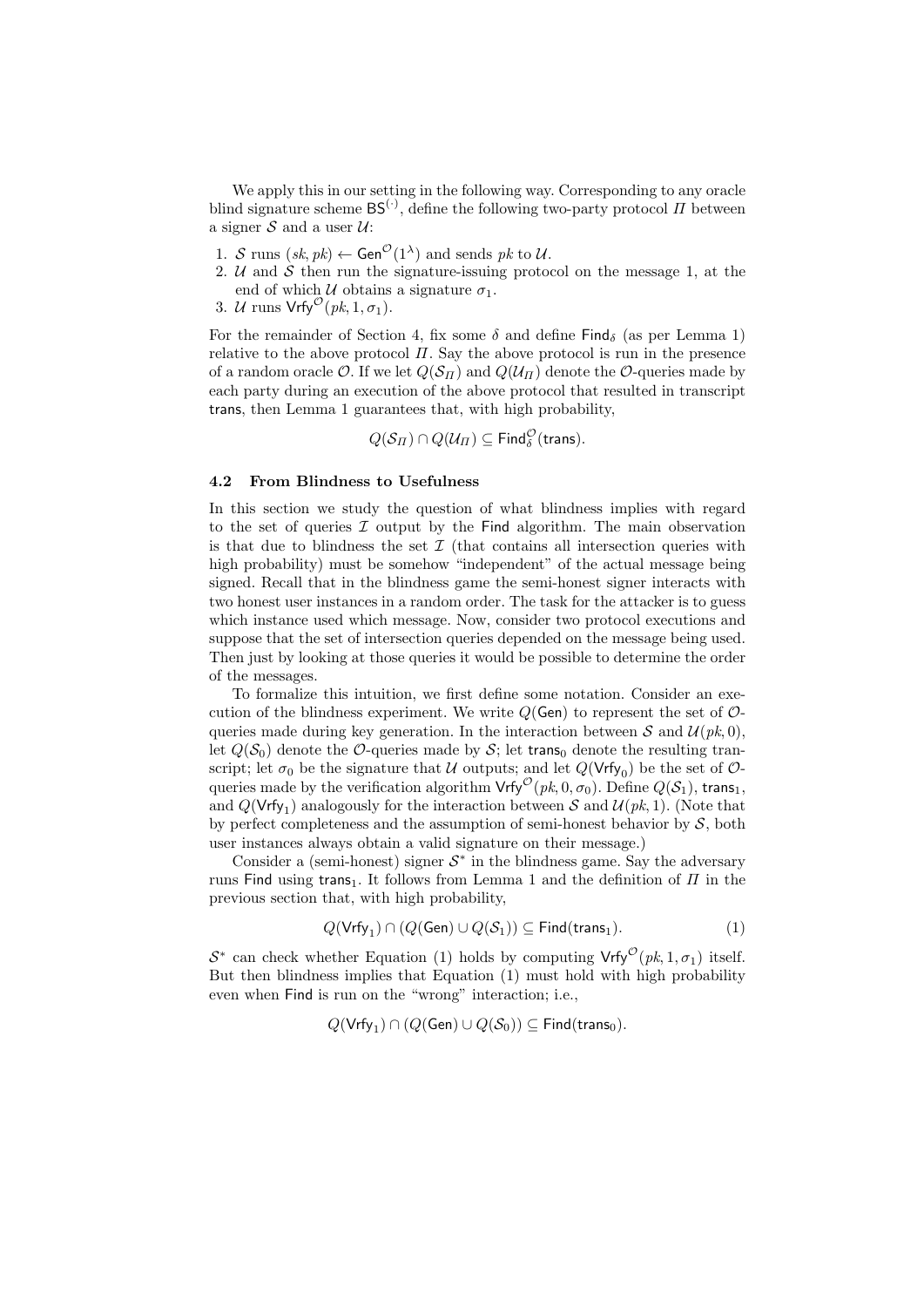In the language of  $[4]$ , this means that the message '0' is "useful" for the message '1' with high probability.

We now give the formal proof.

Lemma 2. Let BS be an oracle blind signature scheme satisfying blindness. Consider an execution of the blindness experiment (cf. Definition 3), and let  $Q(\mathsf{Gen}),\ Q(\mathcal{S}_b)$ , trans<sub>b</sub>, and  $Q(\mathsf{Vrfy}_b)$  be as defined above. Then with probability at least  $1 - \delta$  – negl( $\lambda$ ) over the random coins of the experiment it holds that

 $Q(\mathsf{Vrfy}_1) \cap (Q(\mathsf{Gen}) \cup Q(\mathcal{S}_0)) \subseteq \mathsf{Find}_{\delta}(\mathsf{trans}_0).$ 

*Proof.* We first observe that with probability at least  $1 - \delta$  we have

 $Q(\mathsf{Vrfy}_1) \cap (Q(\mathsf{Gen}) \cup Q(\mathcal{S}_1)) \subseteq \mathsf{Find}_{\delta}(\mathsf{trans}_1).$ 

This follows immediately from Lemma 1 and our definition of protocol  $\Pi$  in the previous section.

Consider now the following adversary  $S^*$ :

- 1.  $S^*$  runs the honest key-generation algorithm to obtain  $(sk, pk)$ . It records the  $\mathcal{O}\text{-}$ queries  $\mathcal{O}(\mathsf{Gen})$  made during this step.
- 2.  $S^*$  then runs the honest signing protocol with the first user instance. Let trans denote the transcript of this execution, and let  $Q(S)$  denote the  $\mathcal{O}$ queries made during this step.
- 3.  $S^*$  then runs the honest signing protocol with the second user instance.
- 4.  $S^*$  is given signatures  $\sigma_0, \sigma_1$  on the messages 0 and 1, respectively. (By perfect completeness, both user instances always obtain valid signatures.)  $S^*$  verifies  $\sigma_1$  and records the  $\mathcal{O}\text{-}$ queries  $Q(\mathsf{Vrfy}_1)$  made in doing so.
- 5. Finally,  $S^*$  outputs 1 iff  $Q(\mathsf{Vrfy}_1) \cap (Q(\mathsf{Gen}) \cup Q(\mathcal{S})) \subseteq \mathsf{Find}_{\delta}(\mathsf{trans}).$

If  $b = 1$ , and so the first user instance represents an interaction with  $\mathcal{U}(pk, 1)$ , then trans = trans<sub>1</sub> and  $Q(S) = Q(S_1)$  and so  $S^*$  outputs 1 with probability at least  $1-\delta$ . The blindness property thus implies that  $\mathcal{S}^*$  outputs 1 with probability at least  $1 - \delta$  – negl( $\lambda$ ) when  $b = 0$  (and the first user instance represents an interaction with  $\mathcal{U}(pk, 0)$ . This concludes the proof.

#### 4.3 Forging a Signature

Before presenting our forger, we begin by discussing the ideas behind our attack. The main observation is that due to the blindness of the signature scheme the intersection queries between the signer and user are somehow "independent" of the message. This was formalized in Lemma 2, where we showed that (with high probability)

$$
Q(\mathsf{Vrfy}_1) \cap (Q(\mathsf{Gen}) \cup Q(\mathcal{S}_0)) \subseteq \mathsf{Find}(\mathsf{trans}_0).
$$

Intuitively, this means that all the "important" queries needed to verify a signature on the message '1' must already be contained in the set of queries that are found when signing and verifying the message '0'. Thus, in the language of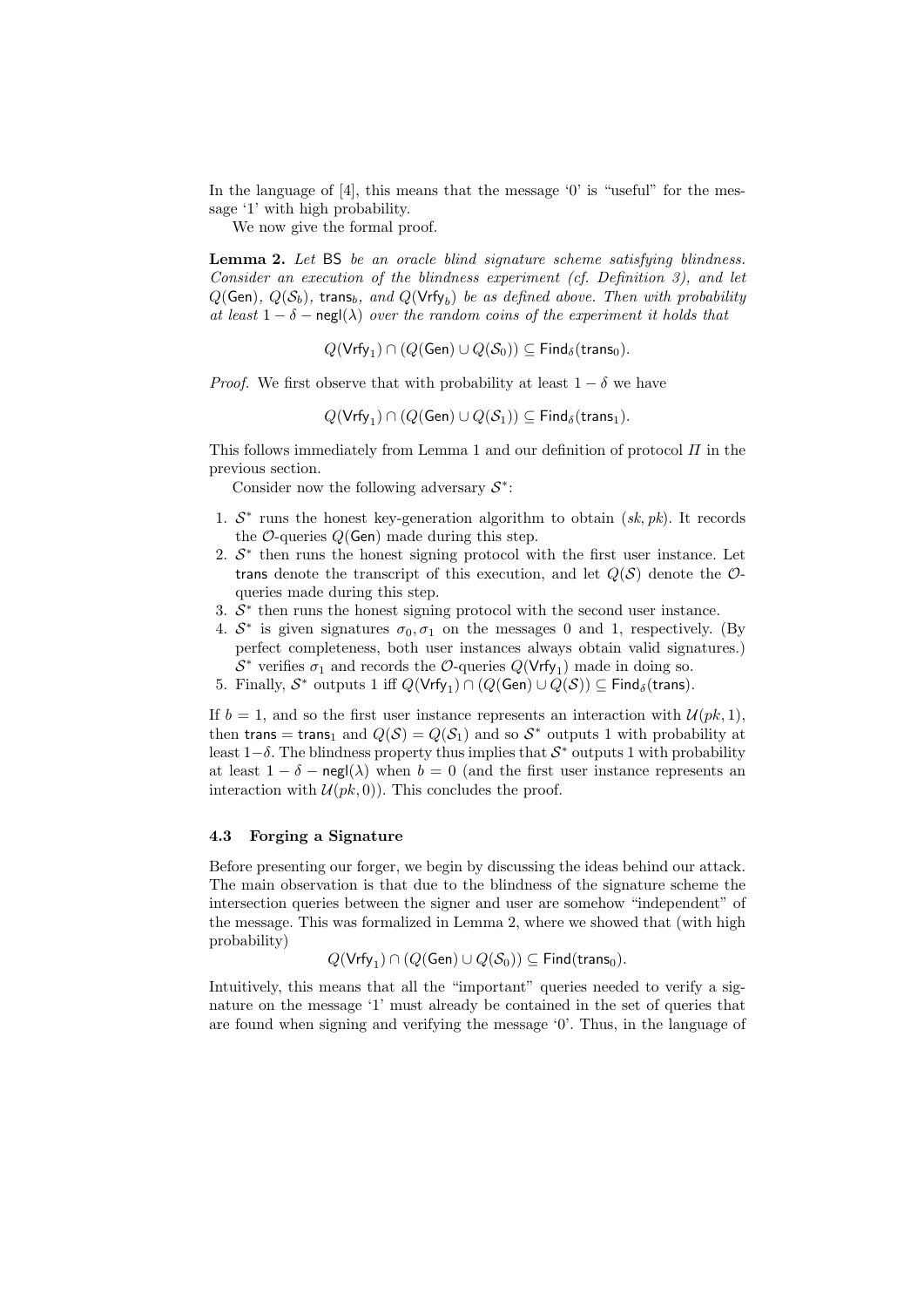Barak and Mahmoody-Ghidary [4], we have shown that 0 is "useful" for 1 with high probability. As in that paper, we use this property to show an attack.

The above condition seems to suggest that the set of intersection queries for '0' is sufficient to generate a signature on '1'. However, this is not quite true. The problem is that there may be queries that the user makes with high probability when generating and verifying a signature for 1 that are not in the set  $Find(trans<sub>0</sub>)$ ; this could cause technical problems because our forger must get the answers to these queries right when constructing a forged signature. For a concrete example, consider a blind signature scheme where the user, on input a message b, always queries  $y = \mathcal{O}(b)$  and includes y as part of the signature; verification checks whether  $\mathcal{O}(b) = y$  (among other things). In such a case the query  $\mathcal{O}(1)$  may not be in the set Find(trans<sub>0</sub>).

As in [4], we handle this issue by introducing a phase in which the forger makes any "heavy" queries that are made by the user with high probability. If the forger knows the correct answers to all these high-probability queries then it is very unlikely that it will incorrectly answer some query asked during the verification of the forged signature.

Given this intuition we now present the details of the attack. The main structure of the attack is based on [4] with necessary changes to adapt the proof to our setting. In particular, our attack makes only polynomially many oracle queries (regardless of the number of queries the scheme itself makes).

Theorem 2. Let BS be an oracle blind signature scheme satisfying blindness. Then there exists an adversary  $U^*$  for which  $\text{Forge}_{U^*}^{\text{BS}^{\mathcal{O}}}(\lambda)$  (cf. Definition 2) is not negligible.

*Proof.* Consider the following adversary  $U^*$ :

**Setup.** The input of  $\mathcal{U}^*$  is a public key pk.

Step 1: Requesting a signature.  $\mathcal{U}^*$  runs the honest signing protocol (using message '0') with the signer, eventually obtaining a valid signature  $\sigma_0$ . Let trans<sub>0</sub> be the transcript (i.e., the messages exchanged) for this execution.  $U^*$ verifies the received signature and records the oracle queries  $Q(\nVrfy_0)$  made.  $U^*$  then computes  $\mathsf{Find}_{\delta}(\mathsf{trans}_0)$  with  $\delta = 1/10$ .

Denote by  $T_0$  the complete transcript of the entire experiment run so far; i.e.,  $T_0$  contains the entire views of both the signer and  $\mathcal{U}^*$ . Note that  $\mathcal{U}^*$ has only partial knowledge about  $T_0$ .

- Step 2: Learning query/answer pairs. Let  $L_0$  be the information that  $\mathcal{U}^*$ has about  $T_0$  and the oracle  $\mathcal O$  following Step 1. Let  $q$  be an upper bound on the total number of queries asked when running each of the algorithms in BS once. Let  $\epsilon = \delta/q$  and  $M = q/\epsilon \delta = 100q^2$ . For  $i = 1, ..., M$  do the following:
	- 1. Let  $D_{i-1}$  be the distribution of  $T_0$ , the transcript of the first step, conditioned on  $L_{i-1}$ .
	- 2. Denote by  $Q(L_{i-1})$  the oracle queries that appear in  $L_{i-1}$ . If a query  $x \in \{0,1\}^{\lambda} \backslash Q(L_{i-1})$  appears with probability at least  $\epsilon$  in  $\mathbf{D}_{i-1}$ , then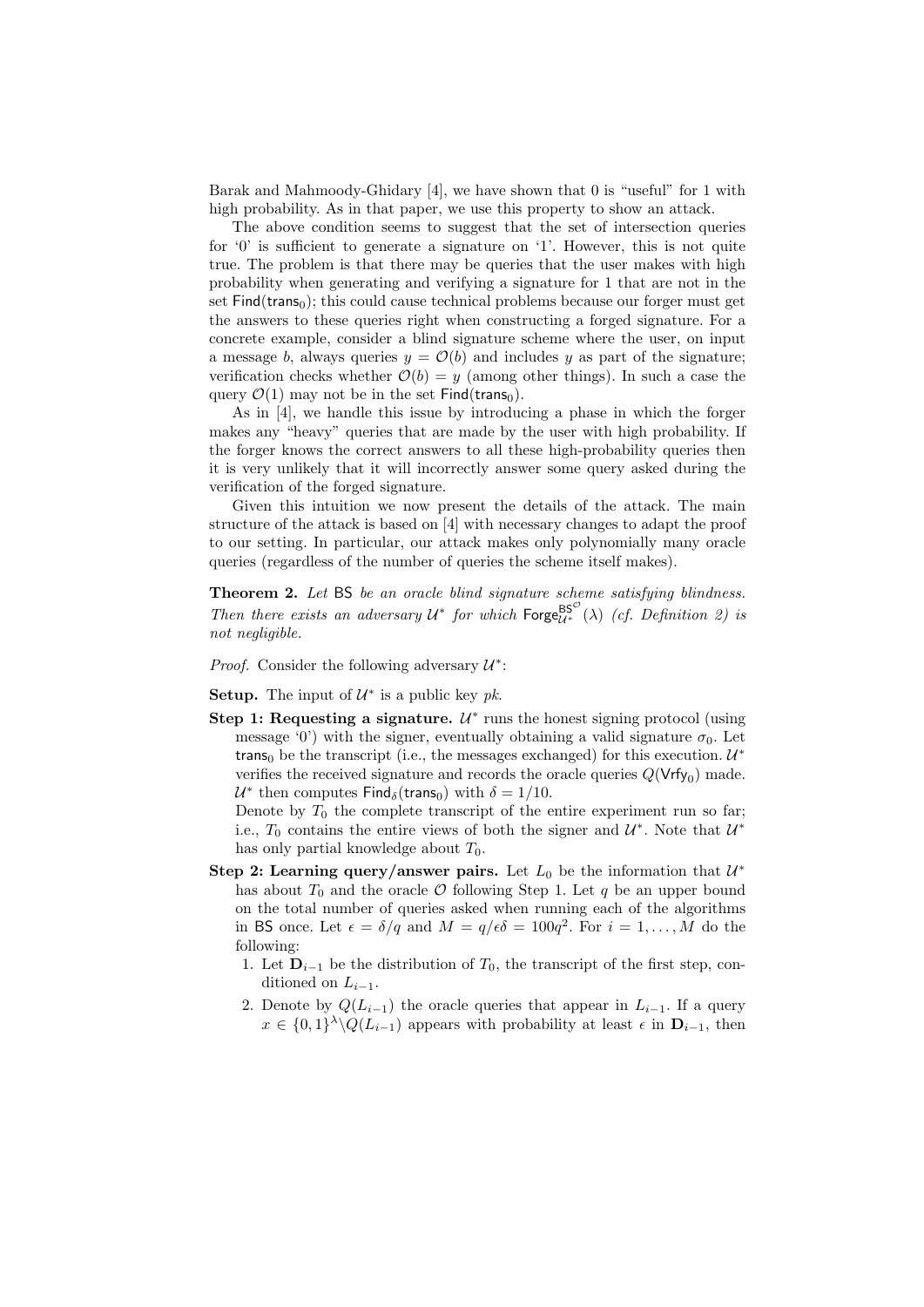$\mathcal{U}^*$  queries  $\mathcal{O}(x)$  and adds the query/answer pair to  $L_{i-1}$  to obtain  $L_i$ . (If there is more than one such x, then  $\mathcal{U}^*$  adds the lexicographically first one.)

- Step 3: Sampling a possible transcript.  $\mathcal{U}^*$  samples a random transcript  $T_0$  according to the distribution  $\mathbf{D}_M$ . Observe that  $T_0$  also defines a secret key sk that may be distinct from the real secret key sk. Moreover,  $T_0$  may include some new mappings that were not defined in  $L_M$ . We let  $\mathcal O$  be the following oracle: If a query x appears in  $T_0$  then  $\mathcal{O}(x)$  returns the value contained in  $T_0$ ; otherwise,  $\mathcal{O}(x) = \mathcal{O}(x)$ .
- Step 4: Forging.  $U^*$  runs the interactive signing protocol for the message '1' locally, playing the role of both the signer and the user, using  $\widetilde{sk}$  and  $\widetilde{O}$ ; that is, it computes  $\sigma_1 \leftarrow \left\langle \mathcal{S}^{\tilde{\mathcal{O}}}(\tilde{s}k), \mathcal{U}^{\tilde{\mathcal{O}}}(pk,1) \right\rangle$ . For technical reasons, we also have  $\mathcal{U}^*$  verify  $\sigma_1$  (using  $\mathcal{O}$ ). Finally,  $\mathcal{U}^*$  outputs the two signatures  $\sigma_0, \sigma_1$ .

Analysis. It is easy to see that  $\mathcal{U}^*$  makes polynomially many queries to  $\mathcal{O}$ . Since  $\mathcal{U}^*$  runs the honest user protocol in its execution with the signer (in step 1),  $\sigma_0$ is always a valid signature on '0'. In the remainder of the proof, we show that  $\sigma_1$ is a valid signature on the message '1' with probability at least  $4/5 - \delta - \text{negl}(\lambda)$ .

In the following we show that, with high probability, verification of  $\sigma_1$  never asks a query on which oracles  $\mathcal O$  and  $\mathcal O$  disagree. Assuming this to be the case, it follows (by the perfect completeness of the signature scheme) that  $\sigma_1$  is a valid signature on '1' with respect to the true oracle  $\mathcal{O}$ .

**Lemma 3.** Let  $Q(\nVrfy_1)$  denote the set of oracle queries made when  $U^*$  verifies the signature  $\sigma_1$ . Let  $\widetilde{Q}(\mathsf{Gen})$  and  $\widetilde{Q}(\mathcal{S}_0)$  denote the set of oracle queries made by the key-generation and signing algorithms, respectively, in the sampled transcript  $\widetilde{T}_0$ . Then with probability at least  $\frac{4}{5} - \delta$  – negl( $\lambda$ ) it holds that

$$
Q(\mathsf{Vrfy}_1) \cap \left(\widetilde{Q}(\mathsf{Gen}) \cup \widetilde{Q}(\mathcal{S}_0)\right) \subseteq \mathsf{Find}_{\delta}(\mathsf{trans}_0).
$$

Lemma 3 implies Theorem 2. To see this, note that  $Vrfy^{\tilde{\mathcal{O}}}(pk, 1, \sigma_1) = 1$  by perfect completeness of the signature scheme. But the only queries on which  $\tilde{\mathcal{O}}$  and  $\mathcal{O}$  can possibly differ are queries in  $\left(\widetilde{Q}(\mathsf{Gen}) \cup \widetilde{Q}(\mathcal{S}_0)\right) \setminus \mathsf{Find}_\delta(\mathsf{trans}_0).$  If verification makes no such queries, then

$$
\mathsf{Vrfy}^{\mathcal{O}}(pk, 1, \sigma_1) = \mathsf{Vrfy}^{\tilde{\mathcal{O}}}(pk, 1, \sigma_1) = 1.
$$

Let  $E$  denote the event considered in Lemma 3. The proof of Lemma 3 follows the proof in [4]: we define a sequence of hybrid distributions, and analyze the probability of  $E$  in each of them. The biggest difference between the proof in [4] and the proof here is when we analyze the probability that  $E$  happens in the final hybrid distribution.

Definition of hybrid distributions. We define four hybrid distributions  $\mathbf{H}^0$ ,  $H^1$ ,  $H^2$ , and  $H^3$  as follows: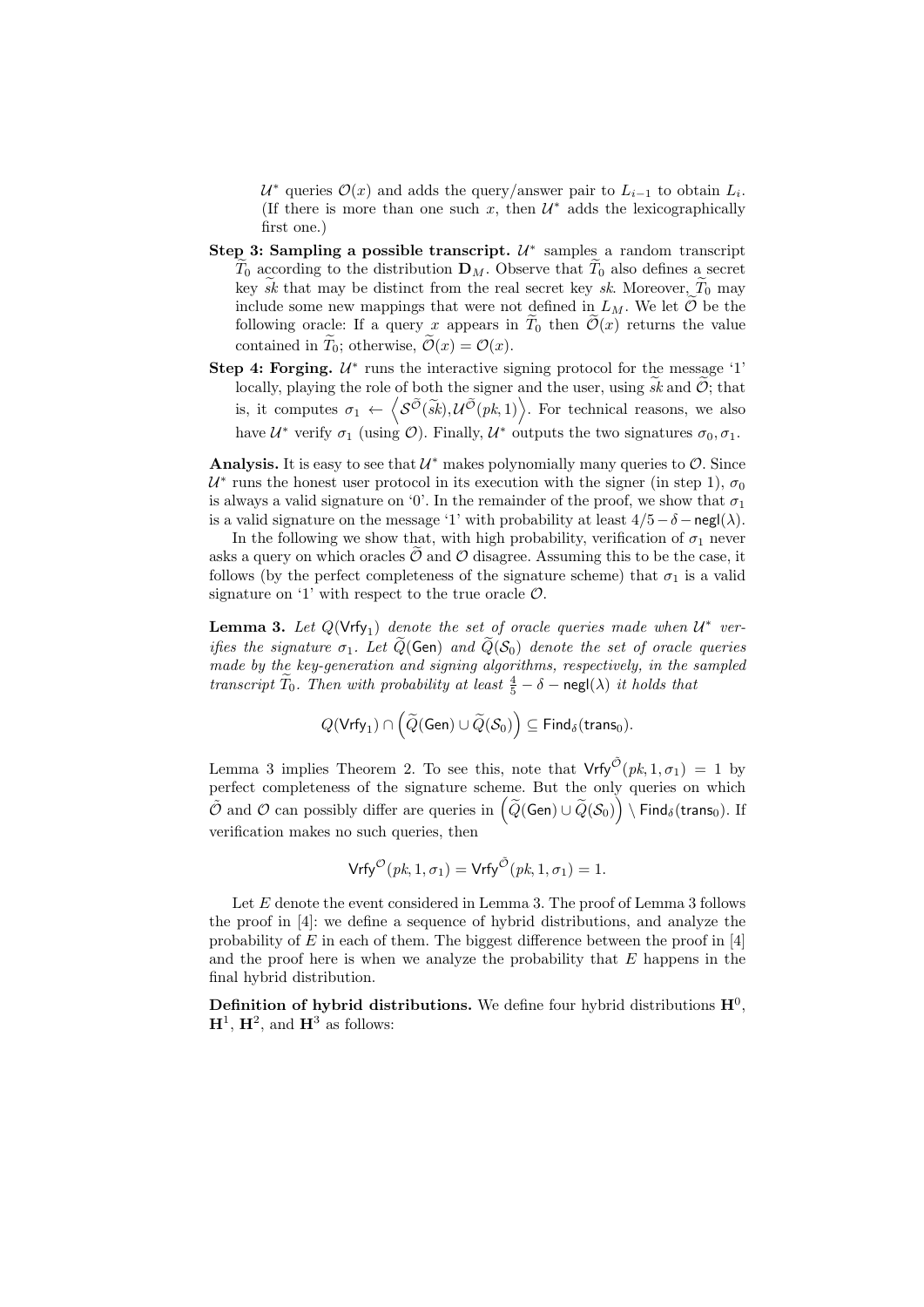- $\mathbf{H}^0$ . The first hybrid is the distribution  $(\tilde{T}_0, T_1)$ , where  $\tilde{T}_0$  is the transcript sampled by  $\mathcal{U}^*$  in Step 3, and  $T_1$  is the transcript of Step 4 (i.e., generation and verification of  $\sigma_1$ ). Note that  $\widetilde{T}_0$  includes the queries of the key-generation algorithm.
- $\mathbf{H}^1$ . The second hybrid is defined identically to  $\mathbf{H}^0$ , except that we use  $\tilde{\mathcal{O}}$  to verify  $\sigma_1$ . (In  $\mathbf{H}^0$ , oracle  $\mathcal O$  was used when verifying  $\sigma_1$ .)
- $\mathbf{H}^2$ . The third hybrid has the same distribution as  $\mathbf{H}^1$ , except that we change the definition of  $\hat{\mathcal{O}}$  as follows. Recall that  $L_M$  is the set of  $\mathcal{O}$  query/answer pairs that  $U^*$  knows after the learning queries step (Step 2). We define  $\tilde{O}$ to answer any query contained in  $L_M$  with the answer stored there and all other queries with a randomly chosen value. This modification results in an oracle  $\tilde{\mathcal{O}}$  that agrees with  $\mathcal{O}$  on all the queries  $\mathcal{U}^*$  has queried to  $\mathcal{O}$  until the end of Step 2; all other queries are answered completely at random.
- $\mathbf{H}^3$ . The distribution of the last hybrid is the same as  $\mathbf{H}^2$  except that  $T_0$ is replaced with  $T_0$ . Thus the output of this hybrid is  $(T_0, T_1)$  which describes the experiment where we first compute  $(sk, pk) \leftarrow$  Gen; then run  $\sigma_0 \leftarrow \langle \mathcal{S}^{\mathcal{O}}(\mathit{sk}), \mathcal{U}^{\mathcal{O}}(\mathit{pk}, 0) \rangle$  and  $\sigma_1 \leftarrow \langle \mathcal{S}^{\mathcal{O}}(\mathit{sk}), \mathcal{U}^{\mathcal{O}}(\mathit{pk}, 1) \rangle$ ; and finally verify both signatures. Note that all algorithms here use the "real" oracle  $\mathcal O$  and thus verification succeeds for both signatures.

The distributions considered in each hybrid are taken over random choice of the oracle and random coins of the key-generation algorithm, the signer, and the adversary. We prove Lemma 3 by showing that  $(1)$  event E occurs with high probability in  $\mathbb{H}^3$  and (2) the probability that event E occurs in  $\mathbb{H}^0$  is not much smaller than its probability in  $H^3$ .

We first show that E occurs with high probability in  $\mathbb{H}^3$ . The following is an immediate consequence of Lemma 2.

*Claim.*  $Pr_{H^3}[E] \ge 1 - \delta - negl(\lambda)$ .

We next show that the probability of  $E$  remains unchanged when we move from  $\mathbf{H}^3$  to  $\mathbf{H}^2$ .

*Claim.*  $\mathbf{H}^2 \equiv \mathbf{H}^3$ . Thus,  $\Pr_{\mathbf{H}^2}[E] = \Pr_{\mathbf{H}^3}[E]$ .

*Proof.* The proof here is the same as in [4]. We can view  $\mathbf{H}^3$  as being sampled as follows: first, fix  $L_M$ ; then choose the transcript  $T_0$  at random from  $\mathbf{D}_M$ . This, however, is exactly the same distribution as  $H^2$  where  $L_M$  is fixed and we then choose  $T_0$  from  $\mathbf{D}_M$ .

For the next claim, we need the following definition.

**Definition 4 (Statistical distance).** If  $X, Y$  are two random variables taking values in a finite set A, then  $SD(X, Y) = 1/2 \cdot \sum_{a \in A} |Pr[X = a] - Pr[Y = a]|$ .

We now show that  $\mathbf{H}^1$  and  $\mathbf{H}^2$  are "close".

*Claim.*  $SD(\mathbf{H}^1, \mathbf{H}^2) \le \frac{1}{5}$ . Thus,  $Pr_{\mathbf{H}^1}[E] \ge Pr_{\mathbf{H}^2}[E] - \frac{1}{5}$ .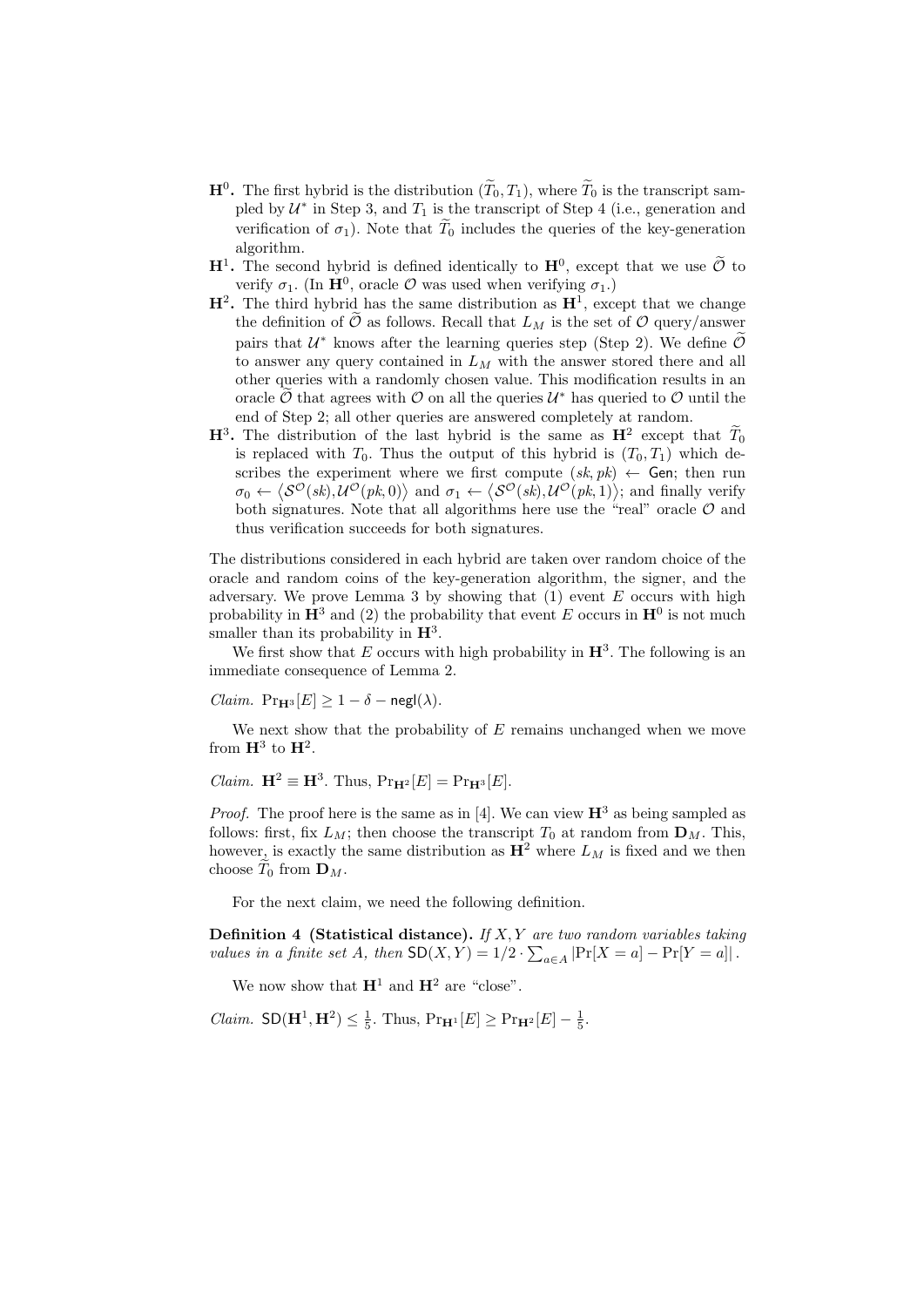*Proof.* Let  $Q(T_0)$  be the queries contained in the transcript  $T_0$ . Let B be the event that  $\mathcal{U}^*$  ever asks a query in  $Q(T_0) \setminus Q(L_M)$ . It is clear that  $\mathbf{H}^1 = \mathbf{H}^2$  as long as event  $B$  does not occur in either of them, since in both distributions any queries outside of  $Q(T_0)$  are answered randomly. This implies that  $Pr_{\mathbf{H}^1}[B] =$  $\Pr_{\mathbf{H}^2}[B]$ , and  $\mathsf{SD}(\mathbf{H}^1, \mathbf{H}^2) \leq \Pr_{\mathbf{H}^2}[B]$ . We now show that  $\Pr_{\mathbf{H}^2}[B] \leq \frac{1}{5}$ . (In the following, all probabilities are in  $H^2$ .)

Recall that in Step 2 of the attack, we set  $\epsilon = \delta/q$  and  $\mathcal{U}^*$  learns at most  $M = 100q^2$  query/answer pairs from  $\mathcal{O}$ . Let  $\mathbf{D}_i$  be the distribution of  $T_0$  sampled in this step by  $\mathcal{U}^*$  given the set  $L_i$  of known query/answer pairs. Let C be the event that there are more than  $M$  queries that become likely during the attack. That is, C is the event that there exists a query  $x \notin Q(L_M)$  such that x is asked in  $\mathbf{D}_M$  with probability at least  $\epsilon$ . Below, we show that  $\Pr[C] \leq \delta = \frac{1}{10}$  and  $Pr[B \mid \neg C] \le \delta = \frac{1}{10}$ . This completes the proof, since then

$$
\Pr[B] = \Pr[C] \cdot \Pr[B \mid C] + \Pr[\neg C] \cdot \Pr[B \mid \neg C]
$$
  
\$\leq \Pr[C] + \Pr[B \mid \neg C] \leq 2\delta = \frac{1}{5}\$.

The following two claims complete the proof that  $\mathbf{H}^1$  and  $\mathbf{H}^2$  are close.

*Claim.* Let  $C$  be the event defined in the proof of the previous claim. Then  $\Pr_{\mathbf{H}^2}[C] \leq \delta.$ 

*Proof.* All probabilities here are in  $\mathbb{H}^2$ . Consider an arbitrary query x and let hit<sub>x</sub> be the event that x is queried to  $\mathcal O$  by the signer and then by the user when generating the signature on '0'. Let  $q_x = Pr[hit_x]$ . Finally, let  $A_x(i)$  be the event that x is asked in the *i*th iteration of Step 2; let  $p_x(i) = Pr[A_x(i)]$ ; and let  $p_x = Pr[\cup_i A_x(i)]$ . Note that  $\sum_x q_x \leq q$  since q is an upper bound on the total number of queries asked when running each algorithm of the blind signature scheme. Furthermore,  $q_x \geq \epsilon p_x$  because

$$
q_x = \Pr[\mathsf{hit}_x] \ge \sum_i \Pr[\mathsf{hit}_x \mid A_x(i)] \cdot \Pr[A_x(i)],
$$

and  $\mathcal{U}^*$  adds a query to its list only if the probability that this query is asked is at least  $\epsilon$ . Thus,  $\Pr[\text{hit}_x \mid A_x(i)] \ge \epsilon$  and so  $q_x \ge \epsilon \sum_i \Pr[A_x(i)] = \epsilon p_x$ .

Assume for the sake of contradiction that  $Pr[C] > \delta$ . Since C is the event that M queries are learned in Step 2, this implies that the expected number of queries asked,  $\sum_{x} p_x$ , is larger than  $\delta M$ . But this would imply

$$
\delta M < \sum_{x} p_x \le \sum_{x} q_x/\epsilon \le q/\epsilon,
$$

contradicting the fact that  $M = q/\delta \epsilon$ .

*Claim.* Let B and C be as defined earlier. Then  $\Pr_{\mathbf{H}^2}[B \mid \neg C] \leq \delta$ .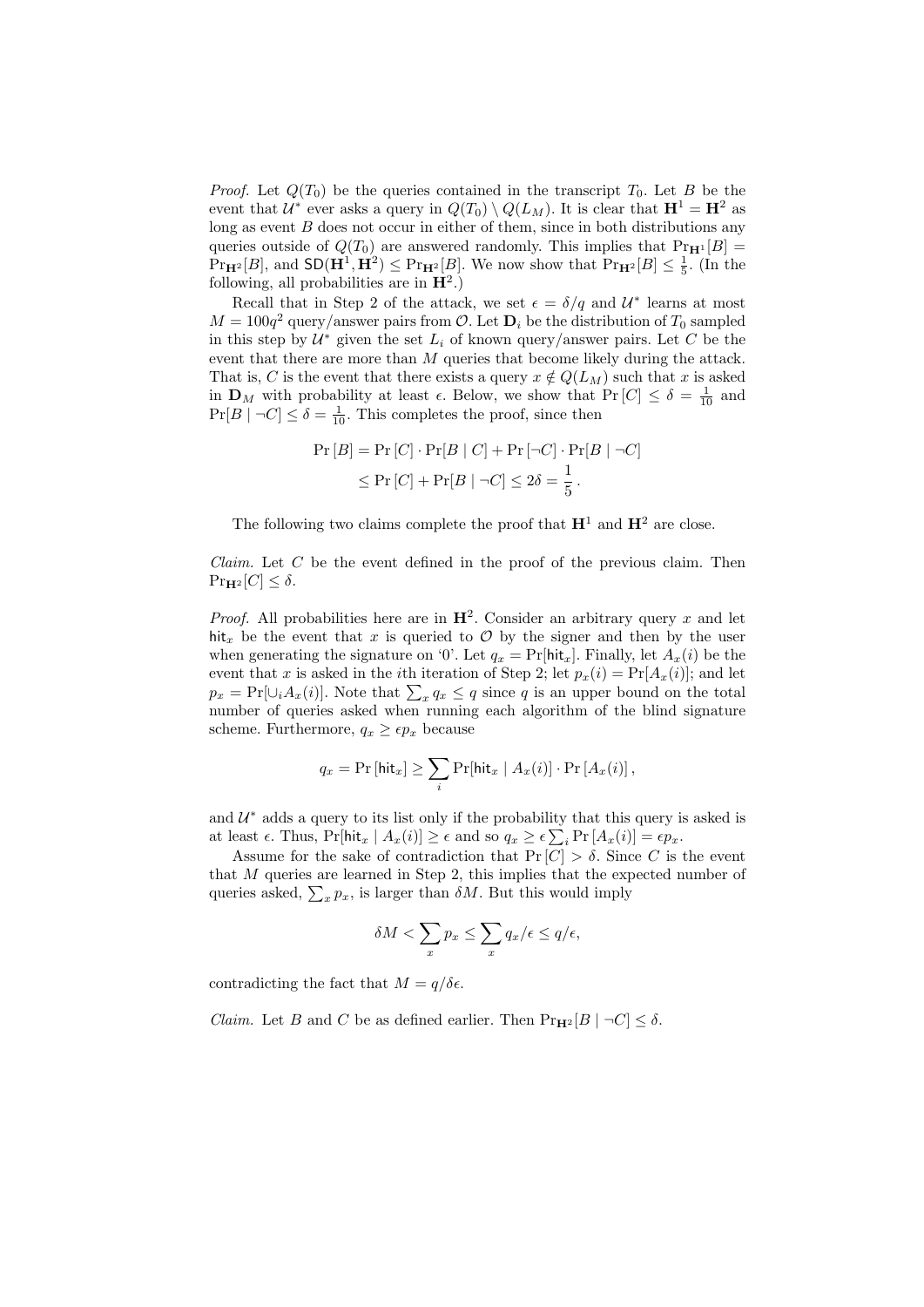*Proof.* Recall that in Step 4  $\mathcal{U}^*$  relies only on the mappings stored in  $L_M$ , and all queries from  $Q(T_0)\backslash Q(L_M)$  are answered at random. But then  $\mathbf{H}^2$  is independent of  $T_0$  conditioned on  $L_M$  (whereas  $L_M$  has the distribution  $\mathbf{D}_M$ ). This means that we can imagine defining  $\mathbf{H}^2$  by choosing  $L_M$  first, then running  $\mathcal{U}^*$ (using  $L_M$ ) to sample  $\mathbf{H}^2$ , and then choosing  $T_0$  conditioned on  $L_M$  and  $\mathbf{H}^2$ . Recall that event C is determined by  $L_M$ , and assume that  $L_M$  is such that event  $\neg C$  occurs. This implies that every query asked by  $\mathcal{U}^*$  that is not in  $Q(L_M)$ must appear in  $\mathbf{D}_M$  with probability less than  $\epsilon$ . Since  $\mathcal{U}^*$  asks at most q queries in Step 4, the probability that  $Q(T_0)\backslash Q(L_M)$  contains one of these queries is at most  $\epsilon q = \delta$ .

Finally, we show that E occurs with the same probability in  $\mathbf{H}^0$  and  $\mathbf{H}^1$ .

*Claim.*  $Pr_{\mathbf{H}^0}[E] = Pr_{\mathbf{H}^1}[E]$ .

*Proof.* This claim follows easily if both hybrid distributions  $\mathbf{H}^0$  and  $\mathbf{H}^1$  use the same oracle  $\mathcal O$  and if they are sampled using the same random coins for key generation and the adversary (note that the randomness of the adversary fully determines the randomness used to run the honest user algorithm during the signature-issue protocol). But then it follows that event E occurs in  $\mathbf{H}^0$  if and only if it also occurs in  $\mathbf{H}^1$ .

This completes the proof of Lemma 3, and thus the proof of Theorem 2.

## 5 Extensions

In this section we briefly discuss how to extend our impossibility result to the case of blind signature schemes with imperfect completeness, and to constructions from one-way permutations.

#### 5.1 Imperfect Completeness

Let  $BS^{(\cdot)}$  be an oracle blind signature scheme for which correctness holds with all but negligible probability; i.e., for any  $\mathcal O$  and any  $m \in \{0,1\}$ , we have

$$
\Pr\left[\frac{(sk,pk) \leftarrow \mathsf{Gen}^{\mathcal{O}}(1^\lambda);}{(\bot,\sigma) \leftarrow \left\langle \mathcal{S}^{\mathcal{O}}(sk), \mathcal{U}^{\mathcal{O}}(pk,m) \right\rangle} : \mathsf{Vrfy}^{\mathcal{O}}(pk,m,\sigma) = 1 \right] \ge 1 - \mathsf{negl}(\lambda).
$$

Our results from the previous section can be easily extended to such schemes. The proof of Lemma 2 is largely identical, with the only modification being to explicitly consider what happens if either of the signatures computed by the two user instances are invalid.

The forgery attack also proceeds just as in the previous section. Since the probability that one of the signatures is invalid is negligible, this only affects the forgery probability by a negligible amount.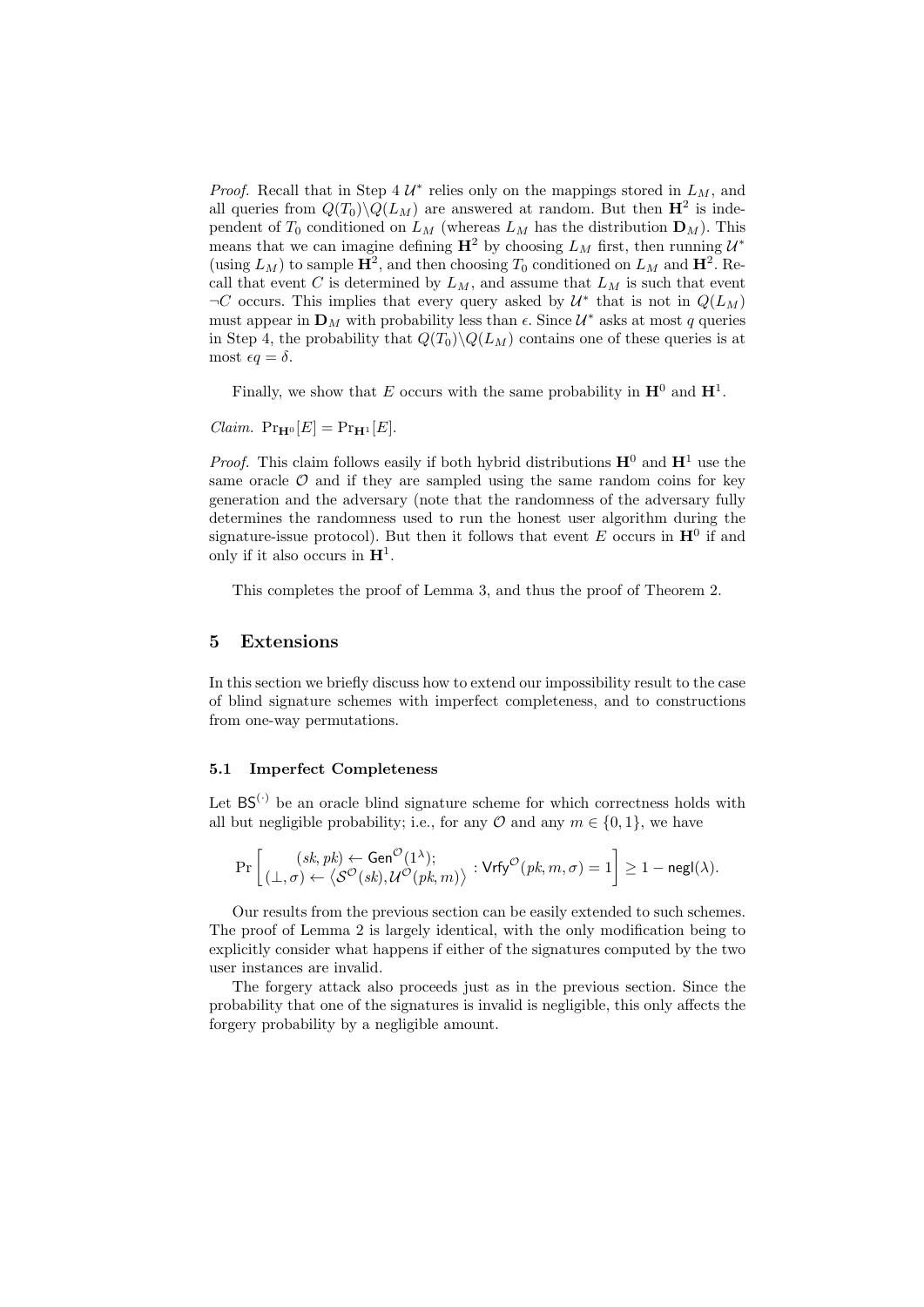#### 5.2 One-Way Permutations

We now discuss how to extend our impossibility result to also rule out constructions from one-way permutations. As noted in [5], the Find algorithm can be modified to work in the random permutation model with a polynomial blow-up in the number of queries. It follows that an analogue of Lemma 2 holds when  $\mathcal O$  is chosen as a random permutation. (Again, a random permutation oracle is one-way with all but negligible probability.) For the forgery attack we modify the proof of Theorem 2 as in [4]. We omit the details here.

#### Acknowledgments

The authors thank Marc Fischlin, Dov Gordon, and Mohammad Mahmoody-Ghidary for helpful discussions. We also thank the anonymous reviewers for valuable comments. Dominique Schröder is supported by the Emmy Noether Program Fi 940/2-1 of the German Research Foundation (DFG) and by the German Academic Exchange Service (DAAD).

## References

- 1. M. Abe. A secure three-move blind signature scheme for polynomially many signatures. In Advances in Cryptology — Eurocrypt 2001, volume 2045 of LNCS, pages 136–151. Springer, 2001.
- 2. M. Abe, G. Fuchsbauer, J. Groth, K. Haralambiev, and M. Ohkubo. Structurepreserving signatures and commitments to group elements. In Advances in Cryp $tology - Crypto 2010$ , volume 6223 of *LNCS*, pages 209-236. Springer, 2010.
- 3. M. Abe and M. Ohkubo. A framework for universally composable non-committing blind signatures. In Advances in Cryptology — Asiacrypt 2009, volume 5912 of LNCS, pages 435–450. Springer, 2009.
- 4. B. Barak and M. Mahmoody-Ghidary. Lower bounds on signatures from symmetric primitives. In 48th Annual Symposium on Foundations of Computer Science (FOCS), pages 680–688. IEEE, 2007.
- 5. B. Barak and M. Mahmoody-Ghidary. Merkle puzzles are optimal an  $O(n^2)$ query attack on key exchange from a random oracle. In Advances in Cryptology  $-$  Crypto 2009, volume 5677 of LNCS, pages 374–390. Springer, 2009.
- 6. M. Bellare, C. Namprempre, D. Pointcheval, and M. Semanko. The one-more-RSAinversion problems and the security of Chaum's blind signature scheme. Journal of Cryptology, 16(3):185–215, 2003.
- 7. A. Boldyreva. Threshold signatures, multisignatures, and blind signatures based on the gap-Diffie-Hellman-group signature scheme. In 6th Intl. Workshop on Theory and Practice in Public Key Cryptography  $-$  PKC 2003, volume 2567 of LNCS, pages 31–46. Springer, 2003.
- 8. J. Camenisch, M. Koprowski, and B. Warinschi. Efficient blind signatures without random oracles. In 4th Intl. Conf. on Security in Communication Networks SCN 2004, volume 3352 of LNCS, pages 134–148. Springer, 2004.
- 9. J. Camenisch, G. Neven, and A. Shelat. Simulatable adaptive oblivious transfer. In Advances in Cryptology — Eurocrypt 2007, volume 4515 of LNCS, pages 573–590. Springer, 2007.